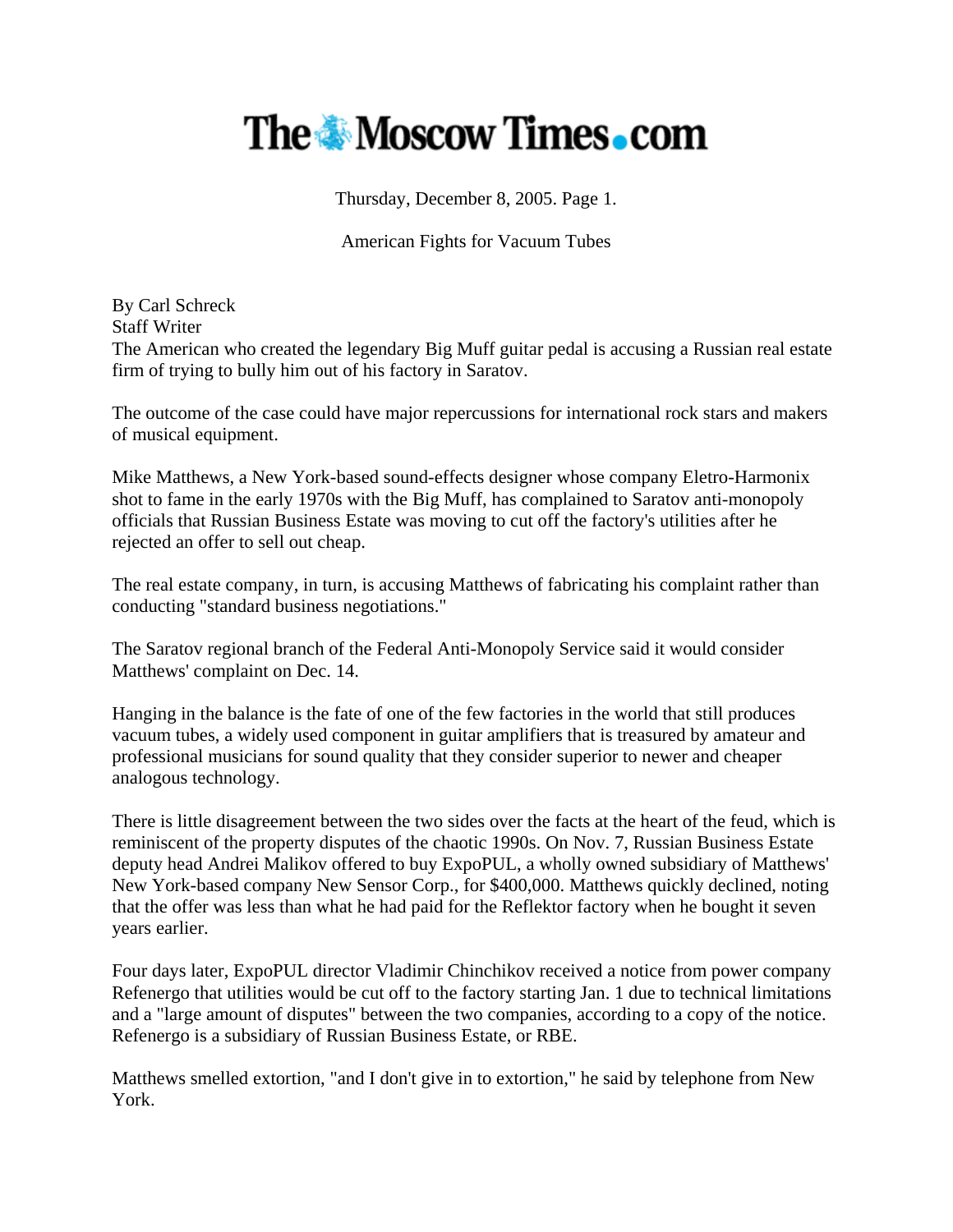RBE spokesman Dmitry Begun said the power had to be cut because Refenergo equipment was in dire need of repair.

Chinchikov challenged that assertion.

The Reflektor factory was built in 1953 to produce vacuum tubes for military and civilian use, including in radios and televisions, said Chinchikov, who has worked at the plant for 43 years. By the mid-1960s, it was churning out millions of the devices, which resemble light bulbs.

By that time, however, the rest of the world was moving on to more modern technology, and the vacuum tube was widely replaced by solid-state transistors. While transistors were more efficient -- it often took several seconds for a picture to appear on the screen of a tube television, for example -- rock musicians preferred tube amplifiers, which are widely considered to provide a warmer sound.

"It's hard to describe the difference," Billy Gould, bassist for rock band Faith No More, said by telephone from California. "It's like the difference between drinking regular and low-fat milk. Tubes are like fat. Fat, greasy fun."

With few factories still producing vacuum tubes in the 1980s, Matthews began importing Reflektor tubes in 1988, and he bought the plant for \$500,000 a decade later. New Sensor Corp. expects around \$17.4 million in sales this year, more than half from tube sales.

"It would be a crushing blow to musicians and rock-and-roll tone if ExpoPUL vanished," Matthews said.

The U.S. Embassy said it was working with Matthews to resolve the dispute.

RBE, which is based in Samara, has been snapping up real estate in Saratov, and people affiliated with the company are currently trying to buy out shareholders of Saratov River Transport Co., RBE said.

The shareholders have made complaints about RBE's tactics that echo Matthews'. "How these outsiders work inspires extreme antagonism," Igor Zubatov, deputy head of the transport company, told Gudok, a railroad trade paper, in July.

Zubatov said that people associated with RBE approached him in April with the "surprising offer" to invest shareholders' own funds in the river port or sell the business.

"We declined and prepared for difficulties," he said. "Judging by the experience of other Saratov companies, we know that everything begins with such statements."

Begun, the RBE spokesman, said the company's acquisitions were completely within the law and that Saratov businessmen were simply spooked by its expanding presence. RBE is owned by a group of Samara businessmen.